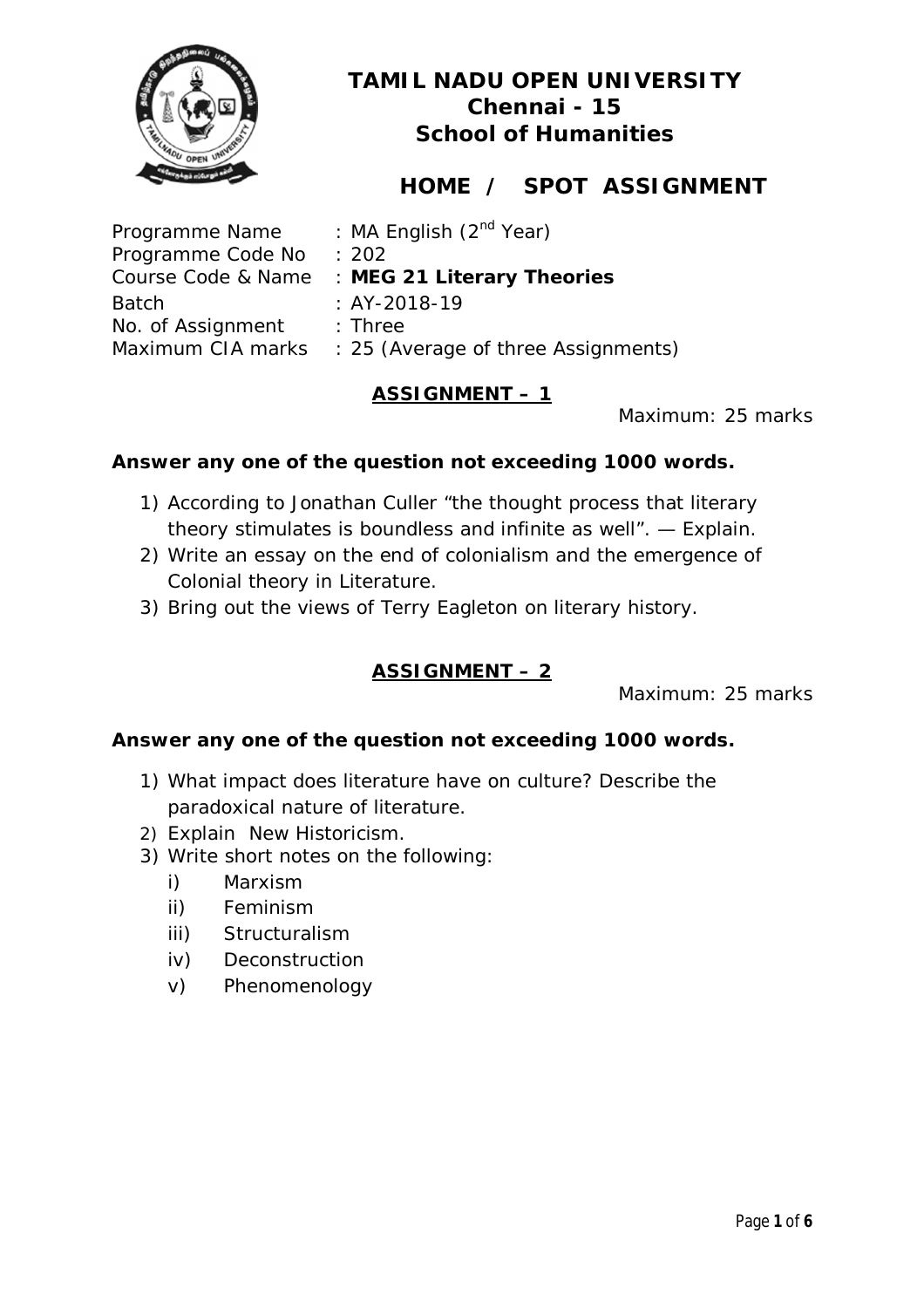## **ASSIGNMENT – 3**

Maximum: 25 marks

- 1) Describe 'literature is objective' by Eagleton.
- 2) Illustrate Commonwealth literature.
- 3) Describe the paradoxical nature of literature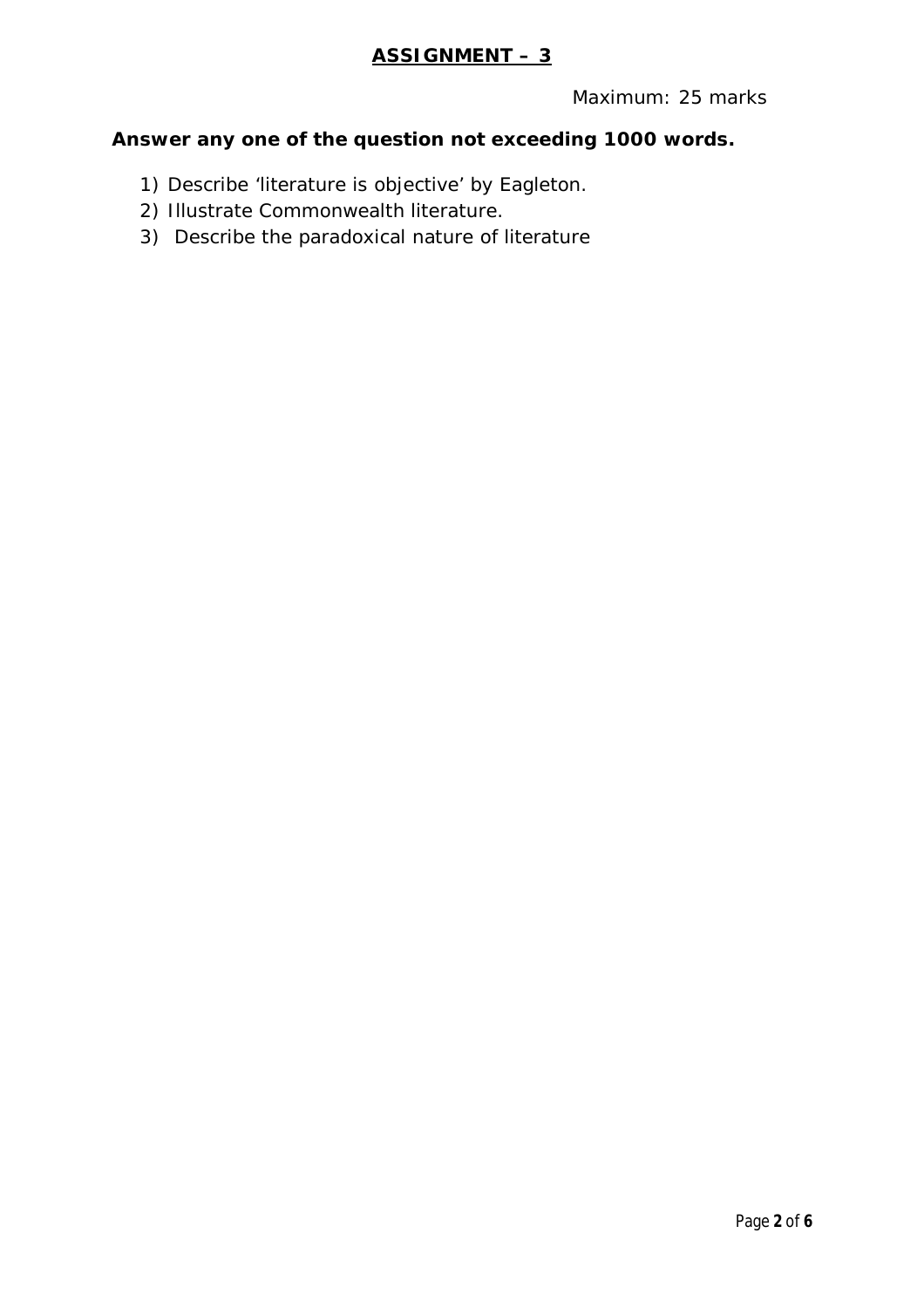

# **HOME / SPOT ASSIGNMENT**

Programme Name : MA English (2<sup>nd</sup> Year) Programme Code No : 202 Course Code & Name : **MEG 22 Literary Criticism** Batch : AY-2018-19 No. of Assignment : Three Maximum CIA marks : 25 (Average of three Assignments)

## **ASSIGNMENT – 1**

Maximum: 25 marks

#### **Answer any one of the question not exceeding 1000 words.**

- 1) According to Samuel Johnson, why is comedy valued over tragedy in "Preface to Shakespeare"?
- 2) Summarize the main ideas of Chapter 17 of Samuel Taylor Coleridge's 'Biographia Literaria'.
- 3) Give a summary on the essay of F. R. Leavis (Literary Criticism and Philosophy).

## **ASSIGNMENT – 2**

Maximum: 25 marks

## **Answer any one of the question not exceeding 1000 words.**

- 1) How Arnold intends to evaluate poetry?
- 2) Enumerate the ideas of Sidney in 'An Apologie for Poetry'.
- 3) Why Brooks supports the presence of irony in modern poetry.

## **ASSIGNMENT – 3**

Maximum: 25 marks

- 1) What are the points that Aristotle discusses in his "Poetics" to prove his views about poetics?
- 2) What connects Freudian psychology with Literature according to Trilling?
- 3) Illustrate T.S. Eliot's ideas in his essay "Tradition and the Individual Talent".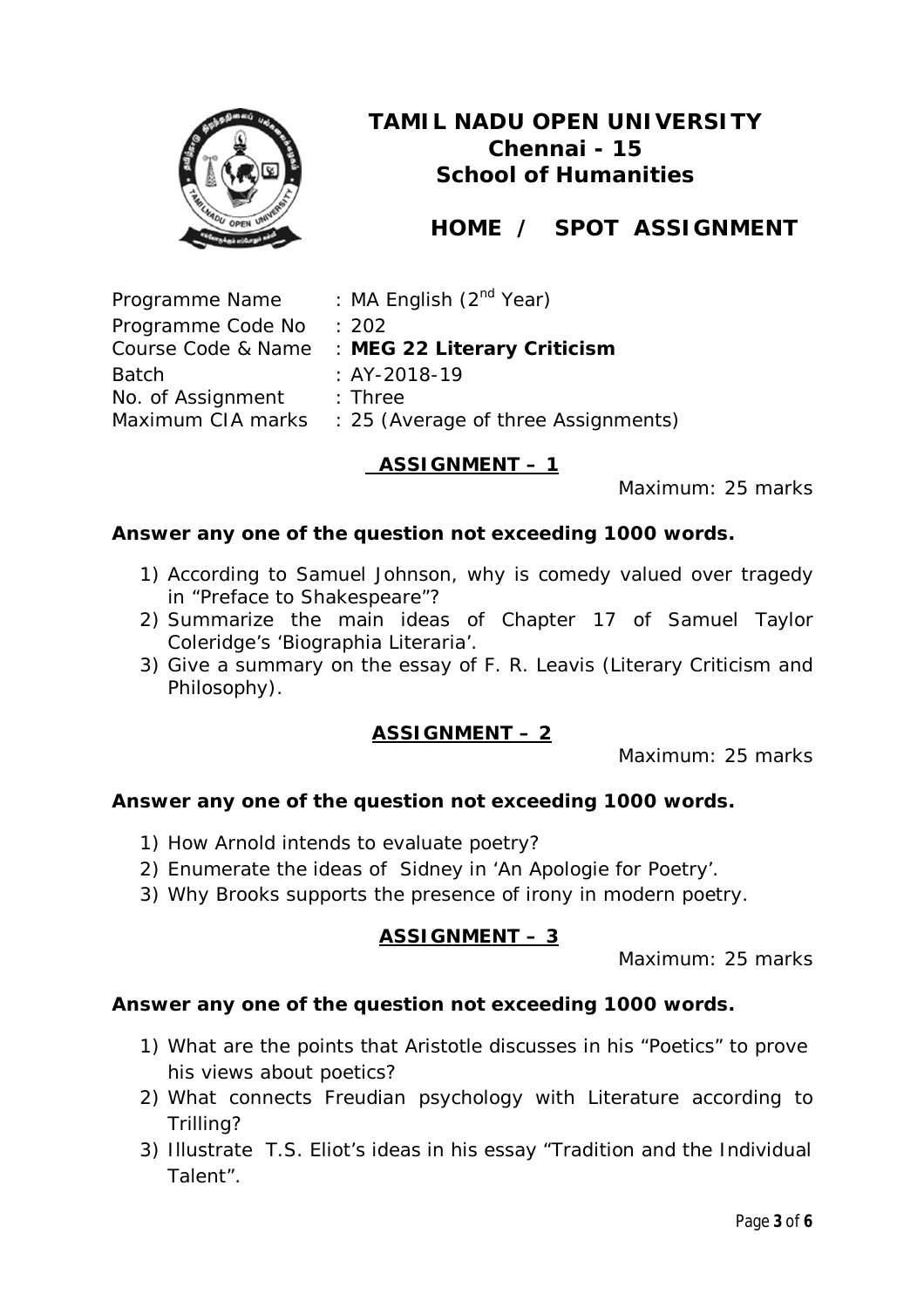

**HOME / SPOT ASSIGNMENT** Programme Name : MA English (2<sup>nd</sup> Year) Programme Code No : 202 Course Code & Name : **MEG 23 Translation Studies**  Batch : AY-2018-19 No. of Assignment : Three Maximum CIA marks : 25 (Average of three Assignments)

## **ASSIGNMENT – 1**

Maximum: 25 marks

## **Answer any one of the question not exceeding 1000 words.**

- 1) Write about Thirukkural translation into English and give examples also.
- 2) How does Sussan Bassnet define and explain "Translation"?
- 3) Is Translation a science or Art? Discuss.

### **ASSIGNMENT – 2**

Maximum: 25 marks

#### **Answer any one of the question not exceeding 1000 words.**

- 1) Write an essay on A.K. Ramanujan as a translator of Tamil Sangam Poems into English.
- 2) Explain the problems of "Transliteration".
- 3) Discuss the salient features of Kavimani Desika Vinayakam Pillai's translation of Edwin Arnold's *Light of Asia*.

## **ASSIGNMENT – 3**

Maximum: 25 marks

- 1) "Translation is neither a creative art nor an imitative art but stands somewhere between the two". Substantiate.
- 2) List out the translator's responsibilities.
- 3) Why is poetry considered as untranslatable?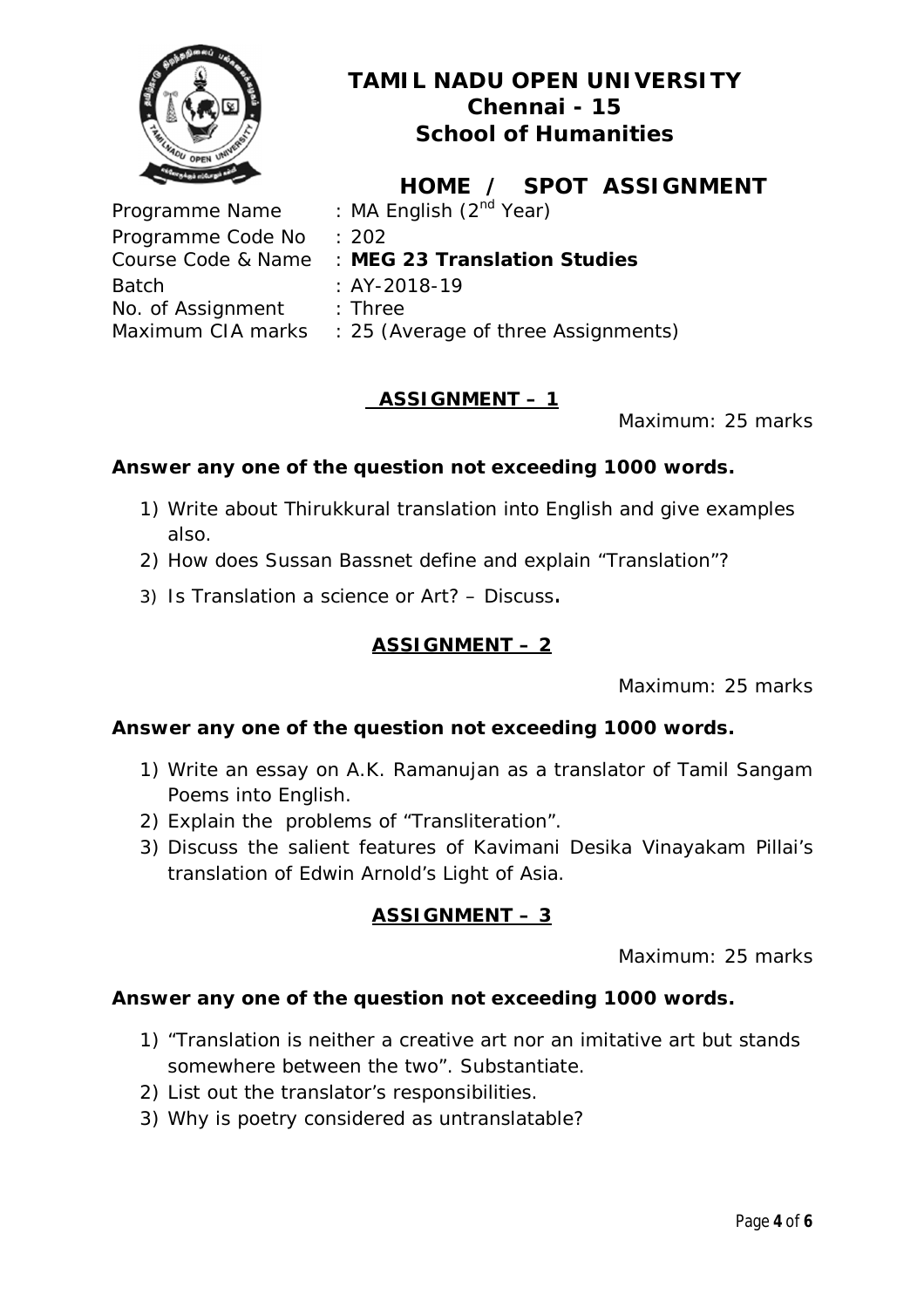

**HOME / SPOT ASSIGNMENT** Programme Name : MA English (2<sup>nd</sup> Year) Course Code & Name : **MEG 24 Creative Writing in English**

Programme Code No : 202 Batch : AY-2018-19 No. of Assignment : Three

Maximum CIA marks : 25 (Average of three Assignments)

## **ASSIGNMENT – 1**

Maximum: 25 marks

## **Answer any one of the question not exceeding 1000 words.**

- 1) List out the figures of speech often used in poetry. Explain them concisely.
- 2) Comment on the main types of drama.
- 3) Bring out the importance of a plot in a novel.

## **ASSIGNMENT – 2**

Maximum: 25 marks

## **Answer any one of the question not exceeding 1000 words.**

- 1) Bring out the main features of a short story. Explain with an example
- 2) Trace the growth and development of novel.
- 3) Write notes on the origin of Sonnet.

## **ASSIGNMENT – 2**

Maximum: 25 marks

- 1) What are the various techniques used in a classical drama?
- 2) List out the main differences between drama and a novel.
- 3) Write about the different types of poetry.